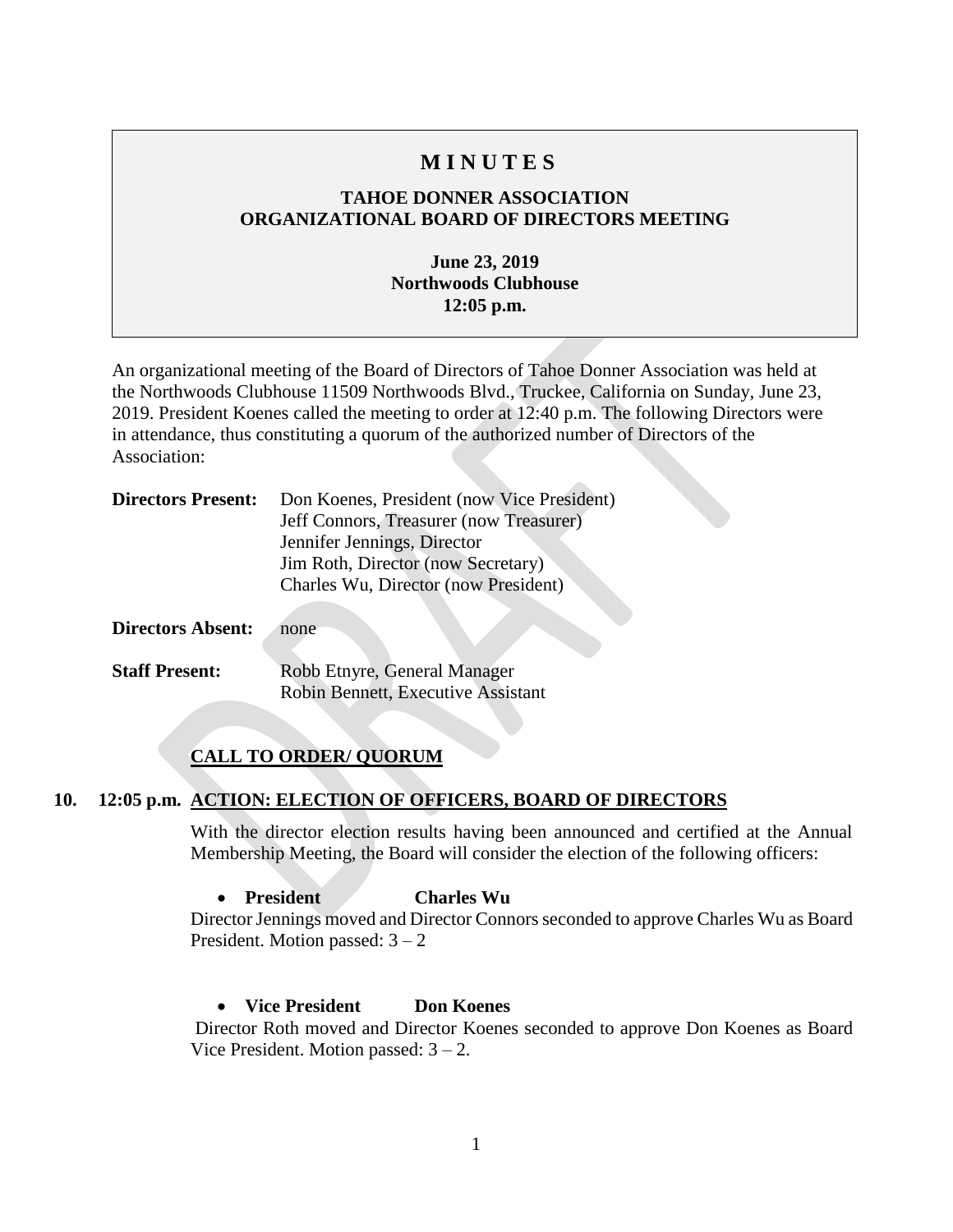#### • **Treasurer Jeff Connors**

Director Roth moved and Director Wu seconded to approve Jeff Connors as Board Treasurer. Motion passed:  $5 - 0$ 

• **Secretary Jim Roth** Director Koenes moved and Director Wu seconded to approve Jim Roth as Board Secretary. Motion passed:  $3 - 0$ . Connors and Roth Abstain

#### • **Director at Large Jennifer Jennings**

# **11. 12:25 p.m. DISCUSSION/ACTION: BOARD WILL DISCUSS AND SET A PLANNED ANNUAL REGULAR BOARD MEETING SCHEDULE PLUS A POSSIBLE SPECIAL MEETING SCHEDULE**

The Board discussed a draft schedule of the dates and times of all regular Board meetings for the forthcoming fiscal year.

Director Roth moved and Director Koenes seconded to approve the draft Saturday schedule modifying the December date from the  $21<sup>st</sup>$  to the  $14<sup>th</sup>$ . Motion passed:  $5-0$ .

# **12. 12:40 p.m. DISCUSSION/ACTION: BOARD WILL DISCUSS AND SET AN ANNUAL BOARD TRAINING SCHEDULE**

The Board of Directors discussed and considered the annual board training schedule. After discussion there was consensus to contact several agencies to check availability on training dates that will work for everyone's schedule.

# **13. 1:00 p.m. ACTION: BOARD WILL ASSIGN 5501 SUBCOMMITTEE DIRECTOR DESIGNEE FOR JULY 2019 TO JUNE 2020 MONTHLY MEETINGS**

The Board of Directors discussed and considered designating directors to attend the 5501 meetings. There was consensus to continue the current practice of rotating directors for the monthly meetings.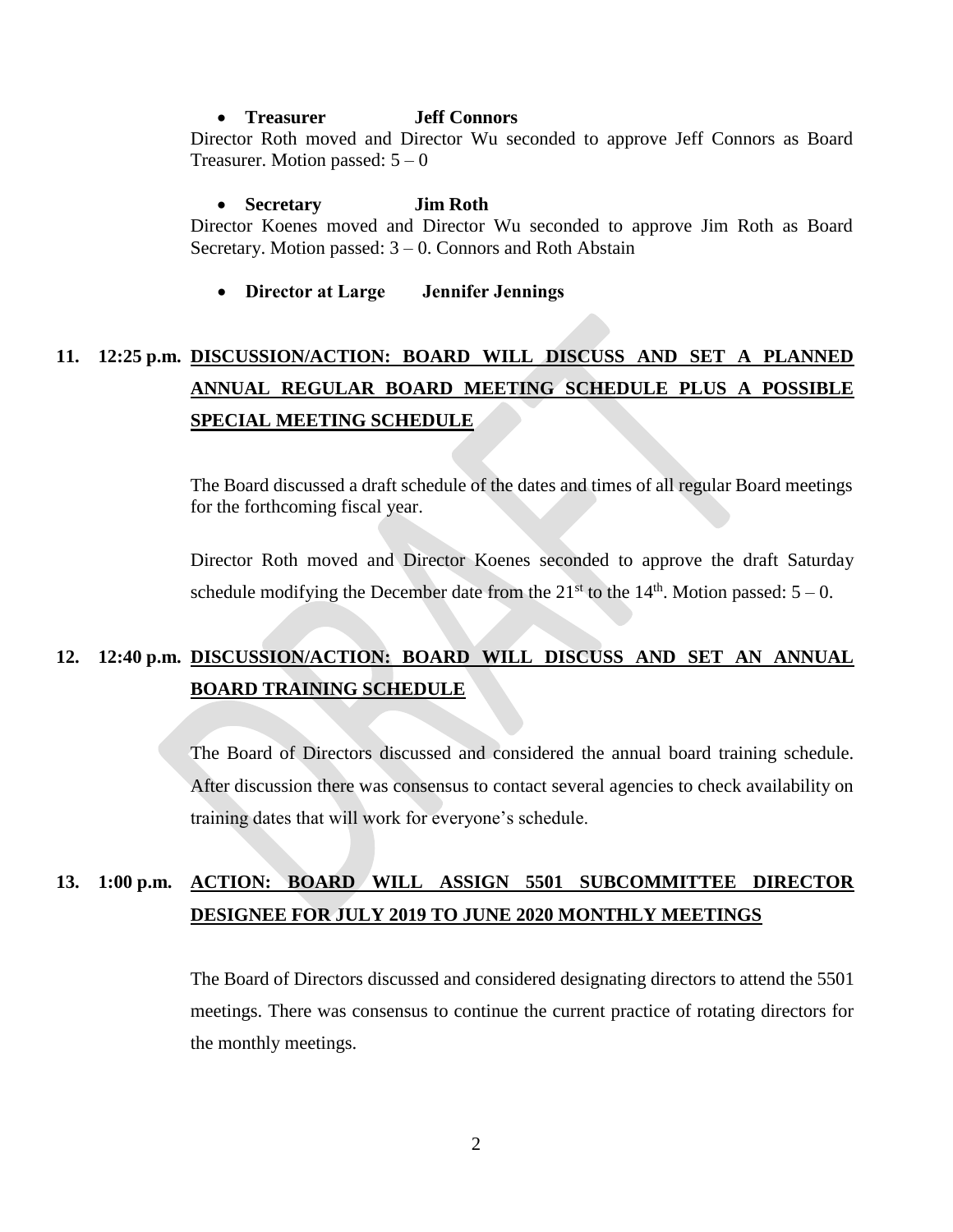# **14. 1:10 p.m. DISCUSSION/ACTION: COMMITTEE LIAISON AND TASK FORCE APPOINTMENTS**

The Board discussed and considered the appointment of liaisons to the following committees and task forces:

### **COMMITTEES**

### **ARCHITECTURAL STANDARDS COMMITTEE**

Charles Wu and Jim Roth

#### **COVENANTS COMMITTEE**

Jennifer Jennings and Jim Roth

### **FINANCE COMMITTEE**

Jeff Connors and Don Koenes

### **GENERAL PLAN COMMITTEE**

Jim Roth and Jeff Connors

### **HUMAN RESOURCES – SUBCOMMITTEE OF THE BOARD**

Charles Wu and Don Koenes

### **TAHOE DONNER GIVING FUND COMMITTEE**

Jennifer Jennings and Charles Wu

Director Koenes moved and Director Roth seconded to approve the committee liaisons. Motion passed:  $5 - 0$ .